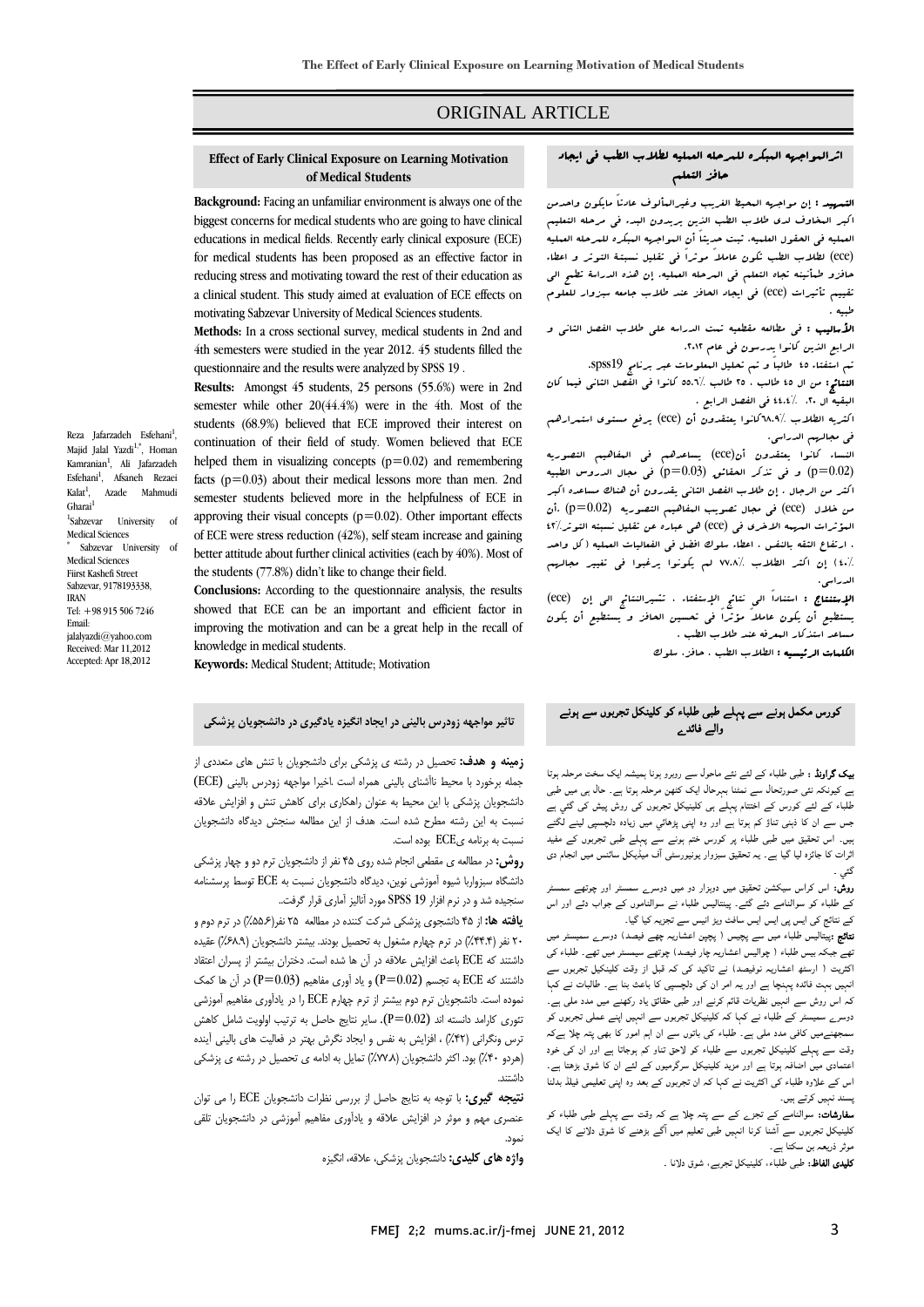### **INTRODUCTION**

 The usual conventional method of medical education is common in most medical universities in Iran, Europe and In some medical dinversities in the Unites States (1). This<br>conventional method begins with 2-3 years of basic sciences level in which normal structure and physiology of the body is taught along with clinical topics.1 In the conventional method the clinical exposure of medical due to the separation of pre-clinical courses from clinical courses. The late clinical exposure leads in frequent complaints about the curriculum and has become one of the effective factors in the Edinburgh Declaration 1993 professional work environment and their job-related responsibilities until the fourth year of education (3). Moreover, medical students' stress, that was mostly related to first exposure to patients and performing the focus of attention for several years. Current data propose that early clinical exposure (ECE) can provide the opportunity for medical students to learn clinical skills by confronting and examining patients in their clinical learning process instead of solidly taught courses and can result in the sense of preparedness.4 ECE in the first two years of medical education has been proposed in order to pieces of evidence exist on the effectiveness of this new method (3). Most of the studies performed before to evaluate the effectiveness of ECE were performed on medical students who were exposed to clinical practice hand, these studies mostly referred to clinical skills in history taking and physical examination in the 3rd or 4th years of education. Lack of enough evidence on the attitude of medical students towards the effectiveness of the 2nd and 4th semester medical students in Sabzevar in some medical universities in the Unites States (1). This students delayed to the third or fourth year of education (2). Medical students in Iran are also apart from the real clinical examinations for the first time, has always been courses. ECE, therefore, is expected to provide a dynamic increase the effectiveness of medical education. Few accidentally or due to their part time jobs. On the other ECE motivated us to perform this study on the attitudes of University of Medical Sciences.

### **METHODS**

#### **Study participants**

 Medical students studying in Sabzevar university of Medical Sciences were allocated to participate in this cross sectional study using a global sampling. The inclusion criterion was passing the ECE course prior to the time of study. From a study and none of them refused filling the questionnaire. Participants were either in the 2nd or 4th semester of medical education and all of them had successfully passed total of 45 medical students, 45 students participated in this the ECE course.

#### **Study instrument**

 Data on attitudes of medical students towards ECE was This Persian. The questionnaire contained three items including questions on the effectiveness and achievements from ECE collected using a validated questionnaire. questionnaire was translated directly from English to

 Except for the question assessing the achievements of ECE, the rest of the questions were in Likert scale, ranging indicated strong disagreement. Achievements of ECE were evaluated using a multiple choice question. Students were asked to choose the achievements according to their experiences and feelings. Achievement categories included reduced stress and anxiety and improving the attitudes towards future clinical exposures. Participants could choose more than one choice only for the question on and students intention in changing their field of study. from 1 which indicated strong agreement to 5 which increased self confidence, valuable learning opportunity, achievements.

#### **Statistical analysis**

 Descriptive analysis was used to identify the frequencies. Chi-square test was used to assess the relationship between confidence interval (CI) was considered 0.95 and p values less than 0.05 were considered statistically significant. The Statistical Package for the Social Sciences (SPSS) version questionnaire data and gender and semester of study. The 19.0 was used to analyze the data.

## **RESULTS**

 Amongst the 45 medical students participated in this study 14 (32.1%) were men and 31 (68.9%) were women. Amongst the 45 students 25 (55.6%) were in the the 4th semester. Chi-square test revealed no significant difference between gender and study semester 2nd semester while 20 students (44.4%) were studying in  $(p=0.61)$ .

All the questions were answered by the participants. Most of medical education as an important achievement of ECE the students (93.3%) reported maintaining interest towards (Table 1).

 Chi-square test showed a significant difference between gender and the usefulness of ECE in remembering  $(Table 1)$ . There was a significant difference between study semester and the efficacy of ECE in terms of remembering taught courses (p=0.02). Second semester students agreed more with the entracy of ECE in remembering the taught courses than the 4th semester students  $(p=0.02)$ I  $(p=0.03)$  and visualization of the taught courses  $(p=0.02)$ agreed more with the efficacy of ECE in remembering the (Table 2).

 Most students (77.8%) reported that they do not think of changing their field of study after passing the ECE, 29 "I do not think of fields other than medicine?". There was no significant difference between gender  $(p=0.41)$  and study semester  $(p=0.53)$  and intention to change the field students either strongly agreed or agreed with the statement of study (Table 3 and 4).

ot study (1able 5 and 4).<br>Amongst 45 participants 25 (55.6%) believed that ECE had been a good clinical experience for them. Other beliefs about ECE were: ECE resulted in a better attitude towards future clinical practice by 19 students (42.2%) and increased self confidence and reduced stress either by 18 compare results per gender and study semester due to the students (40%) (Table5). No statistical test was used to small number of subjects in each group.

j Ī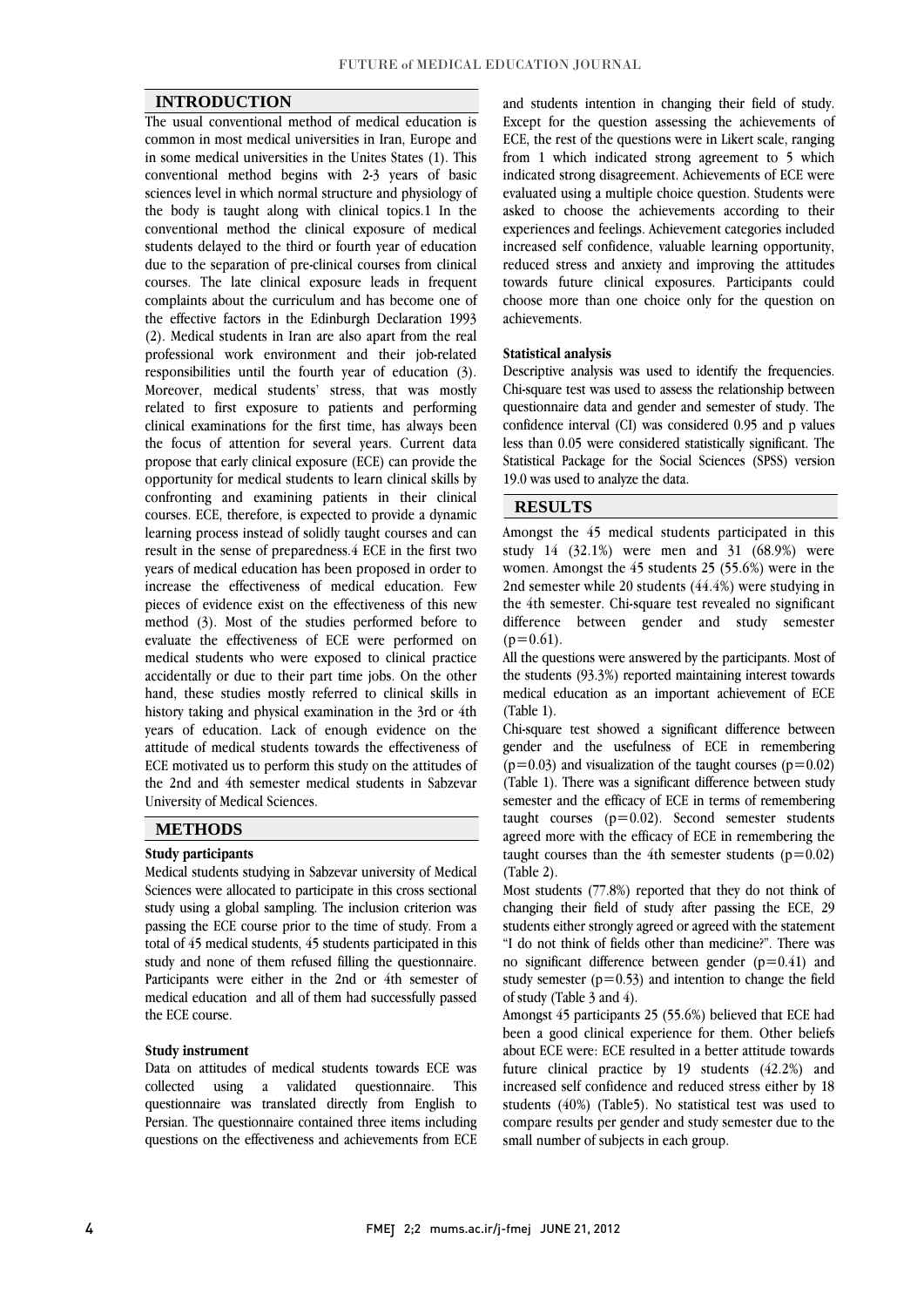| Table1. Frequency distribution of gender as per efficacy of ECE. |               |                          |                |                |                 |                             |                |  |
|------------------------------------------------------------------|---------------|--------------------------|----------------|----------------|-----------------|-----------------------------|----------------|--|
|                                                                  | <b>Gender</b> | <b>Strongly</b><br>agree | Agree          | No idea        | <b>Disagree</b> | <b>Strongly</b><br>disagree | <b>P</b> Value |  |
| <b>Visualization</b>                                             | Men           | 6                        | 6              | $\Omega$       | 1               | 1                           | $0.02^*$       |  |
| of taught                                                        | Women         | 24                       | $\overline{4}$ | 3              | $\Omega$        | $\Omega$                    |                |  |
| courses                                                          | Total         | 30(66.7%)                | 10(22.2%)      | 3(6.7%)        | $1(2.2\%)$      | $1(2.2\%)$                  |                |  |
|                                                                  | Men           | 9                        | $\overline{4}$ | $\Omega$       | $\Omega$        | 1                           |                |  |
| <b>Increased</b><br>interest                                     | Women         | 22                       | $\tau$         | $\mathbf{1}$   | $\mathbf{1}$    | $\boldsymbol{0}$            | 0.51           |  |
|                                                                  | Total         | $31(68.9\%)$             | $11(24.4\%)$   | $1(2.2\%)$     | $1(2.2\%)$      | $1(2.2\%)$                  |                |  |
| Remembering<br>taught courses                                    | Men           | $\overline{4}$           | 6              | $\mathbf{1}$   | $\mathbf{1}$    | $\overline{2}$              | $0.03*$        |  |
|                                                                  | Women         | 21                       | 7              | 3              | $\Omega$        | $\overline{0}$              |                |  |
|                                                                  | Total         | $25(55.6\%)$             | 13(28.9%)      | $4(8.9\%)$     | $1(2.2\%)$      | $2(4.4\%)$                  |                |  |
| <b>Better</b><br>understanding<br>of taught<br>courses           | Men           | 5                        | 5              | 1              | $\overline{2}$  | 1                           |                |  |
|                                                                  | Women         | 22                       | 6              | $\overline{2}$ | $\mathbf{1}$    | $\boldsymbol{0}$            | 0.13           |  |
|                                                                  | Total         | 27(60%)                  | $11(24.4\%)$   | 3(6.7%)        | 3(6.7%)         | $1(2.2\%)$                  |                |  |
| <b>Improve</b><br>learning<br>process                            | Men           | 7                        | 5              | 1              | 1               | $\theta$                    |                |  |
|                                                                  | Women         | 21                       | 6              | 3              | 1               | $\theta$                    | 0.58           |  |
|                                                                  | Total         | 28(62.2%)                | $11(24.4\%)$   | $4(8.9\%)$     | $2(4.4\%)$      | $0(0\%)$                    |                |  |

ECE denotes early clinical exposure.

| Table2. Frequency distribution of study semester as per efficacy of ECE. |                 |                          |                |                |                 |                             |         |
|--------------------------------------------------------------------------|-----------------|--------------------------|----------------|----------------|-----------------|-----------------------------|---------|
|                                                                          | <b>Semester</b> | <b>Strongly</b><br>agree | Agree          | No idea        | <b>Disagree</b> | <b>Strongly</b><br>disagree | P Value |
| <b>Visualization</b>                                                     | 2 <sup>nd</sup> | 20                       | $\overline{2}$ | 2              | 1               | $\Omega$                    | 0.07    |
| of taught                                                                | 4 <sup>th</sup> | 10                       | 8              | 1              | $\theta$        | 1                           |         |
| courses                                                                  | Total           | 30(66.7%)                | $10(22.2\%)$   | 3(6.7%)        | $1(2.2\%)$      | $1(2.2\%)$                  |         |
|                                                                          | 2 <sup>nd</sup> | 18                       | 7              | $\theta$       | $\theta$        | $\theta$                    |         |
| <b>Increased</b><br>interest                                             | $4^{\text{th}}$ | 13                       | $\overline{4}$ | $\mathbf{1}$   | $\mathbf{1}$    | $\mathbf{1}$                | 0.39    |
|                                                                          | Total           | 31(68.9%)                | 11(24.5%)      | $1(2.2\%)$     | $1(2.2\%)$      | $1(2.2\%)$                  |         |
|                                                                          | 2 <sup>nd</sup> | 18                       | 6              | $\Omega$       | 1               | $\Omega$                    |         |
| Remembering<br>taught courses                                            | 4 <sup>th</sup> | 7                        | 7              | $\overline{4}$ | $\overline{0}$  | $\overline{2}$              | $0.02*$ |
|                                                                          | Total           | 25(55.6%)                | 13(28.9%)      | $4(8.9\%)$     | $1(2.2\%)$      | $2(4.4\%)$                  |         |
| <b>Better</b><br>understanding<br>of taught                              | 2 <sup>nd</sup> | 18                       | 5              | 1              | 1               | $\theta$                    |         |
|                                                                          | $4^{\text{th}}$ | 9                        | 6              | $\mathfrak{D}$ | $\mathfrak{D}$  | $\mathbf{1}$                | 0.37    |
| courses                                                                  | Total           | 27(60%)                  | 11(24.5%)      | $3(6.6\%)$     | $3(6.6\%)$      | $1(2.2\%)$                  |         |
| Improvement<br>of learning<br>process                                    | $2^{nd}$        | 19                       | $\overline{4}$ | 1              | 1               | $\Omega$                    |         |
|                                                                          | 4 <sup>th</sup> | 9                        | 7              | 3              | 1               | $\Omega$                    | 0.18    |
|                                                                          | Total           | 28(62.3%)                | 11(24.5%)      | $4(8.8\%)$     | $2(4.4\%)$      | $0(0\%)$                    |         |
|                                                                          |                 |                          |                |                |                 |                             |         |

I

ECE denotes early clinical exposure.

ֺֺ

Ξ

I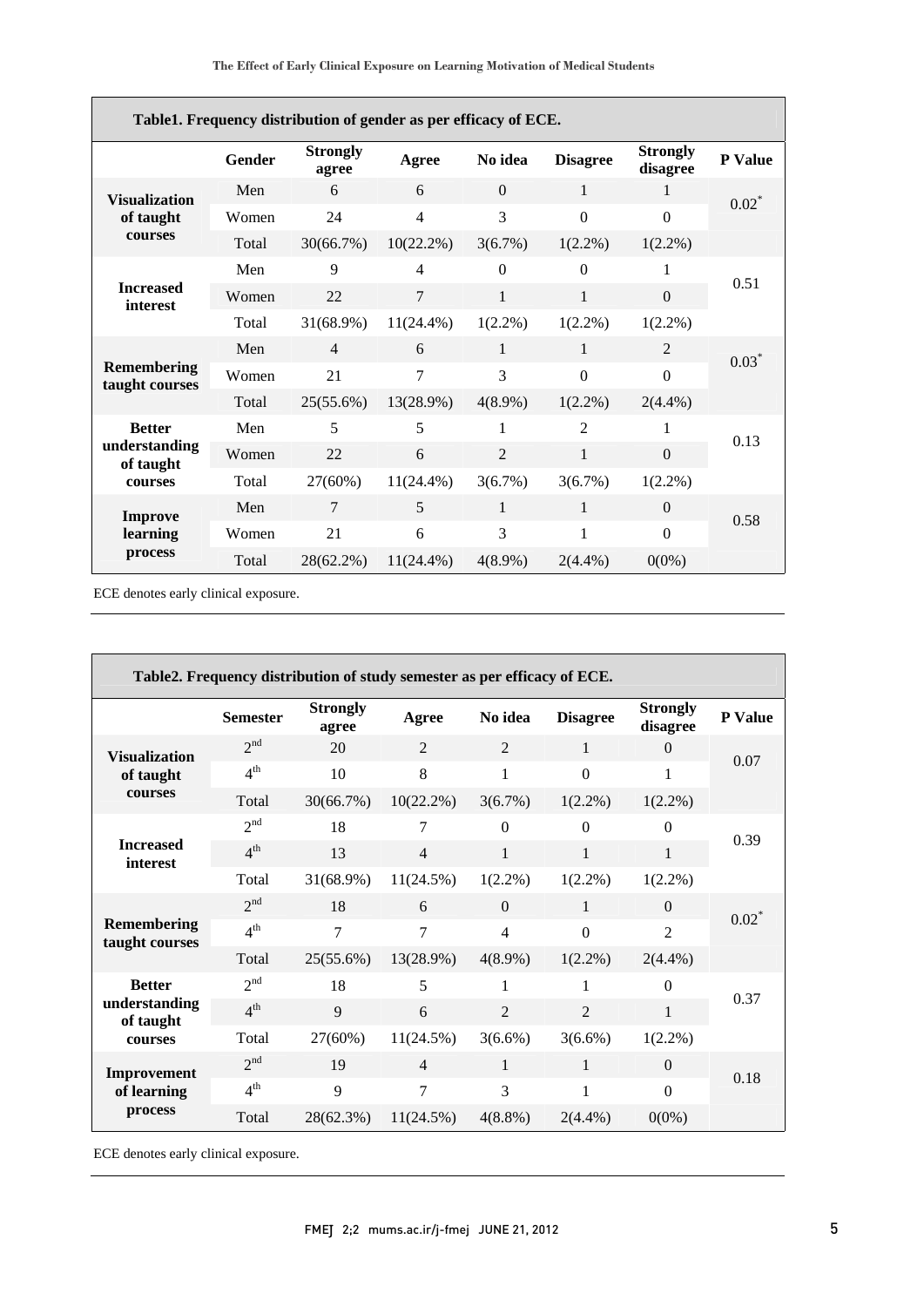| Table3. Frequency distribution of gender as per intention to change the field of study. |        |                          |                 |                 |                 |                             |                |  |
|-----------------------------------------------------------------------------------------|--------|--------------------------|-----------------|-----------------|-----------------|-----------------------------|----------------|--|
|                                                                                         | Gender | <b>Strongly</b><br>agree | Agree           | No idea         | <b>Disagree</b> | <b>Strongly</b><br>disagree | <b>P</b> Value |  |
|                                                                                         | Men    | 8                        |                 |                 |                 |                             | 0.41           |  |
| I do not think of fields                                                                | Women  | 21                       |                 | 3               | $\mathcal{D}$   | $\theta$                    |                |  |
| other than medicine                                                                     | Total  | 29<br>$(64.4\%$          | 6<br>$(13.3\%)$ | 6<br>$(13.3\%)$ | 3<br>$(6.7\%)$  | $2.2\%$                     |                |  |

| Table4. Frequency distribution of gender as per intention to change the field of study. |                 |                          |                 |                |                 |                             |                |  |
|-----------------------------------------------------------------------------------------|-----------------|--------------------------|-----------------|----------------|-----------------|-----------------------------|----------------|--|
|                                                                                         | <b>Semester</b> | <b>Strongly</b><br>agree | Agree           | No idea        | <b>Disagree</b> | <b>Strongly</b><br>disagree | <b>P</b> Value |  |
|                                                                                         | $2^{nd}$        | 18                       | 3               | $\mathfrak{D}$ |                 |                             | 0.53           |  |
| I do not think of fields                                                                | 4 <sup>th</sup> | 11                       | 3               | 4              |                 | 0                           |                |  |
| other than medicine                                                                     | Total           | 29<br>$(64.4\%$          | 6<br>$(13.4\%)$ | 6<br>(13.4%)   | 3<br>$(6.6\%)$  | $(2.2\%)$                   |                |  |

ī **Table5. Frequency distribution of gender and study semester as per achievement items.** 

|                 | <b>Increased self</b><br>confidence | <b>Good clinical</b><br>experience | <b>Reduced</b><br><b>stress</b> | <b>Better attitude towards future</b><br>clinical practice |
|-----------------|-------------------------------------|------------------------------------|---------------------------------|------------------------------------------------------------|
| <b>Gender</b>   |                                     |                                    |                                 |                                                            |
| Men             | 5                                   | $\overline{4}$                     | 5                               | 5                                                          |
| Women           | 13                                  | 21                                 | 13                              | 14                                                         |
| Total           | 18                                  | 25                                 | 18                              | 19                                                         |
| <b>Semester</b> |                                     |                                    |                                 |                                                            |
| 2 <sup>nd</sup> | 14                                  | 18                                 | 12                              | 9                                                          |
| 4 <sup>th</sup> | $\overline{4}$                      | 7                                  | 6                               | 10                                                         |
| Total           | 18                                  | 25                                 | 18                              | 19                                                         |

# **DISCUSSION**

 Vaughan & Hogg (1995) defined attitude as, 'A relatively enduring organization of beliefs, feelings and behavioral tendencies towards socially significant objects, groups, events or symbols or a general feeling or evaluation Studies indicate that attitudes have the highest chance of change during university studies (7). These attitudes can be generated for students by producing motivations and are results of a positive attitude towards that goal or action. Various factors affect the formation and development of attitudes during life. Psychologists have studied these factors using different methods and have reached different students reported early clinical exposure to have an important effect on maintaining their interest to medical practice. Early clinical exposure resulted in maintaining interests toward medical courses more in the 2nd semester (positive/ negative) about some people, objects or issues.5'6 imagination of the future goals. Success and reaching goals points of views (5). In this study 93.3% of the medical  students than 4th semester students. Moreover, 77.8% of these students reported that they did not think about any other study fields except medicine after passing the early clinical exposure course. In this study no statistically significant difference was found between genders and study 45 participants, 25 (55.6%) believed that the early clinical exposure resulted in increased self confidence. Interest in the field of study can result in progress and improvement of the level of knowledge in students while negative attitudes students (5). Early clinical exposure can facilitate medical students rapport with patients, increase their motivation and self confidence, while helping them establish their taught knowledge. In general, this course can teach medical studies have shown that although medical students choose this field with motivation and knowledge, their attitude and motivation decreases gradually and even becomes negative semester in the desire to convert the field of study. Among can result in boredom, frustration, and lack of motivation in students how to accept their role in clinical practice (4). Other

ī